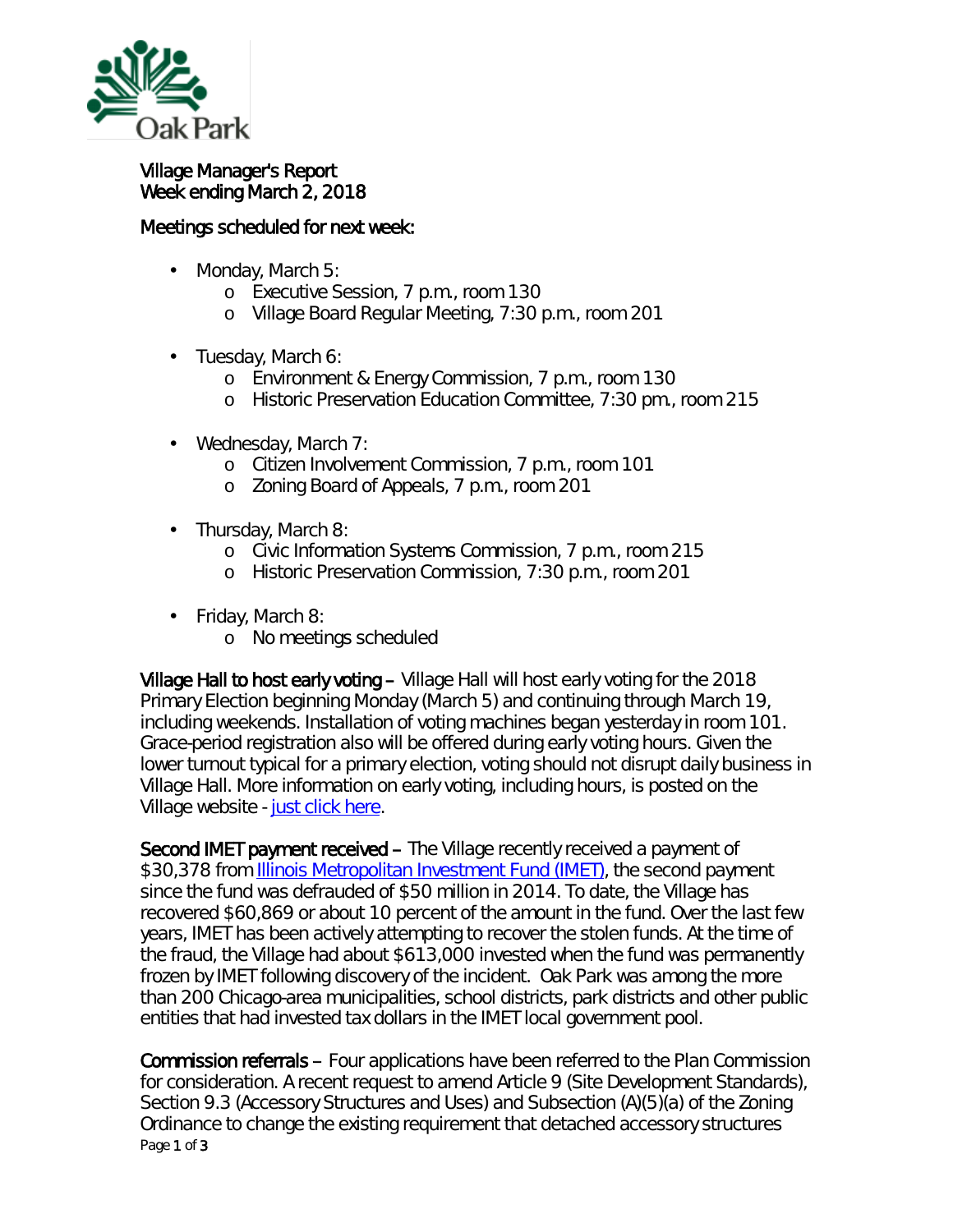must be set back was continued for further discussion. The Commission will consider adding *Physical Therapy Clinic* to the medical use category list in Article 8 (Uses), Section 8.3 (Use Restrictions), Table 8-1: Use Matrix. If approved, the Commission then will consider a special use permit for a 1,840 square foot in clinic in the Arts District at 207 Harrison St. Finally, the Commission will consider creating a new Zoning Ordinance Section 8.4(E) (4) "for requests for reasonable accommodations to be reviewed and acted upon in accordance with federal, state and local laws and regulations." While the Zoning Ordinance no longer requires the Village Board to make such referrals to commissions, the recommendations of the Plan Commission will come to the Village Board for a final decision.

Recruiting farmers – Work is well underway to recruit farmers for the 43<sup>rd</sup> season of the Oak Park Farmers' Market set to open on May 19. The Communications Department worked with the market manager and commission members to ensure all of the required forms and guidelines were updated and [posted online](https://www.oak-park.us/our-community/farmers-market/documents-applications) so that the recruitment process could proceed quickly and efficiently. More than two dozen vendors participated last year and space is limited. The recruitment process must start early to ensure all applicants are properly vetted and meet the strict participation guidelines that govern the Oak Park Farmers' Market.

New water payment vendor – The Finance Department is working to launch a new payment system that will make it easier for consumers to review and pay their water bills online. Customers will be able to make a quick, one-time payment without registering, but those who create an account can set up automatic, recurring payments, save payment information for later use and view usage and payment history. In addition, customers who set up accounts will receive email reminders when the bill is ready and a confirmation after payment is made. The improved consumer interface will be provided by [InvoiceCloud,](http://www.invoicecloud.net/) but will interface with the [BS&A](http://www.bsasoftware.com/)  [Software](http://www.bsasoftware.com/) solution already in place.

Miscellaneous construction updates – The westbound lane of South Boulevard has reopened between Harlem Avenue and Marion Street after being closed to allow operation of a construction crane. Cleanup continued this week on Madison Street east of Home Avenue where the former District 97 administrative building and Robinson's Ribs Restaurant were demolished. Data collection field work for next construction season's road and utility projects was completed this week. The Engineering Division has applied for a cost-sharing program through the Metropolitan Water Reclamation District that allots funding to help municipalities address flooding issues.

Page 2 of 3 Public Works activities – Improved weather conditions allowed Street Division crews to return to routine activities, including sweeping streets, filling potholes and picking up litter. Crews also patched pavement where repairs to water mains were made and placed 30 planters along Chicago Avenue between Austin Boulevard and Ridgeland Avenue in preparation for spring planting. Water & Sewer Division crews repaired broken sewer frames at 1122 S. Lombard Ave. and at Randolph Street and Pennsylvania Way. Crews also repaired water services at 837 N. Taylor and 1134 Wisconsin avenues. Tree pruning contractors are working on Taylor Avenue between Division Street and North Avenue, as they continue to move east. Pruning of large parkway trees should be completed next week, with plans to go back through the winter pruning section to trim smaller parkway trees and complete punch list items.